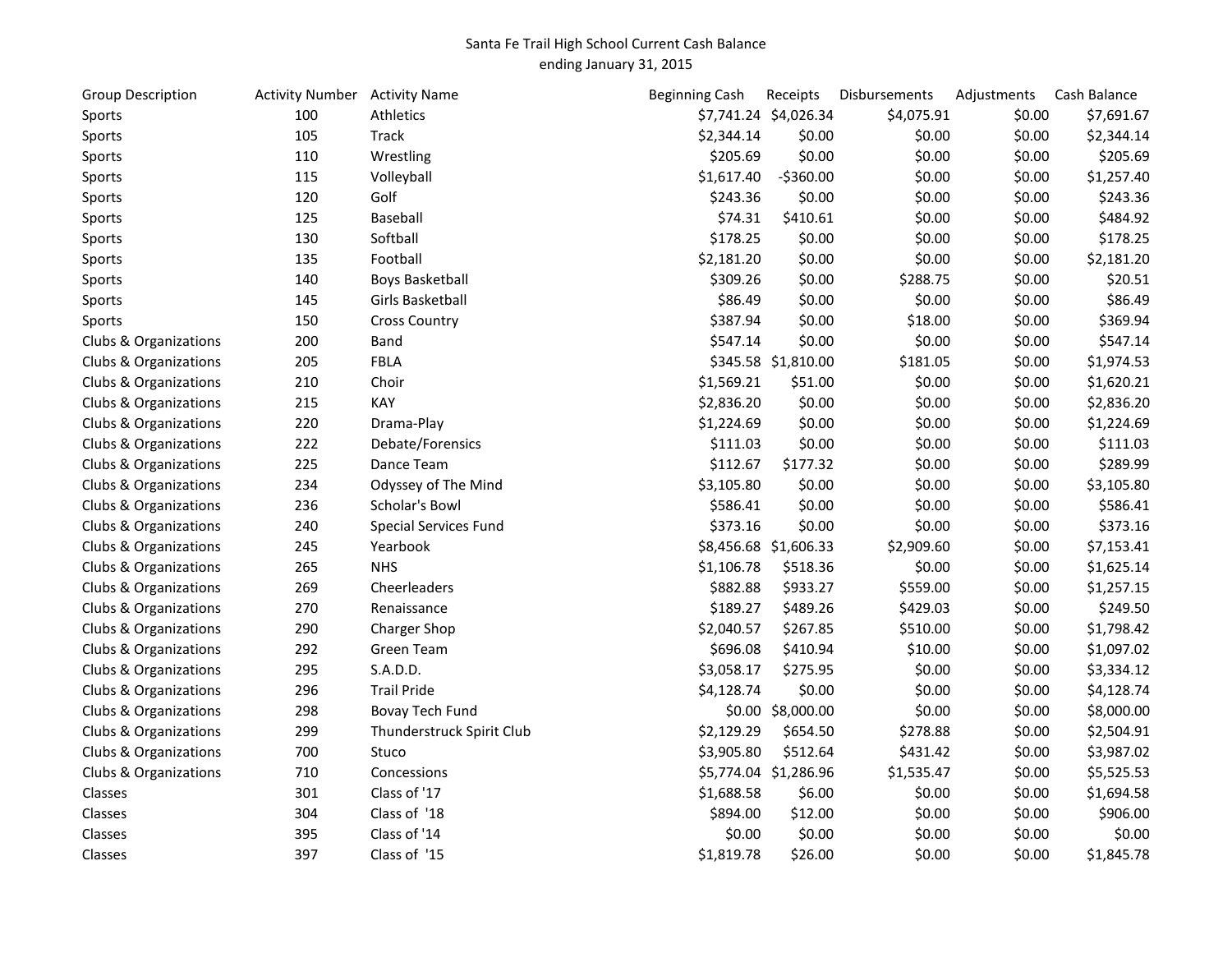## Santa Fe Trail High School Current Cash Balance ending January 31, 2015

| Classes                  | 399       | Class of '16                         | \$2,534.87 | \$18.00               | \$0.00     | \$0.00     | \$2,552.87 |
|--------------------------|-----------|--------------------------------------|------------|-----------------------|------------|------------|------------|
| District                 | 400       | Hot Lunch                            |            | \$5,039.00 \$7,441.35 | \$5,039.00 | \$0.00     | \$7,441.35 |
| District                 | 405       | Textbook                             | \$116.55   | \$105.00              | \$116.55   | \$0.00     | \$105.00   |
| District                 | 410       | <b>Activity Fee</b>                  | \$50.00    | \$200.00              | \$50.00    | \$0.00     | \$200.00   |
| District                 | 415       | <b>District Passes</b>               | \$0.00     | \$0.00                | \$0.00     | \$0.00     | \$0.00     |
| District                 | 420       | Driver's Education                   | \$0.00     | \$0.00                | \$0.00     | \$0.00     | \$0.00     |
| District                 | 425       | Summer School                        | \$0.00     | \$0.00                | \$0.00     | \$0.00     | \$0.00     |
| <b>Student Supplies</b>  | 500       | Misc. Supplies                       | \$12.03    | \$0.00                | \$0.00     | \$0.00     | \$12.03    |
| <b>Student Supplies</b>  | 510       | <b>Industrial Technology</b>         | \$1,344.03 | \$525.00              | \$393.27   | \$0.00     | \$1,475.76 |
| <b>Student Supplies</b>  | 515       | <b>ACCC Non-Credit Fees</b>          | \$0.00     | \$0.00                | \$0.00     | \$0.00     | \$0.00     |
| Misc.                    | 600       | Sales Tax                            | \$627.47   | \$601.58              | \$0.00     | $-$601.67$ | \$627.38   |
| Misc.                    | 650       | <b>Misc Donations</b>                | \$548.95   | \$10.10               | \$0.00     | \$0.00     | \$559.05   |
| Misc.                    | 655       | FACS/BCBS                            |            | \$0.00 \$1,000.00     | \$0.00     | \$0.00     | \$1,000.00 |
| Misc.                    | 660       | <b>Students In Need</b>              | \$2,187.04 | \$0.00                | \$0.00     | \$0.00     | \$2,187.04 |
| Misc.                    | 670       | Kitchen Fund                         | \$543.05   | \$0.00                | \$0.00     | \$0.00     | \$543.05   |
| Library                  | 800       | Misc. Library                        | \$614.90   | \$0.00                | \$0.00     | \$0.00     | \$614.90   |
| UNUSED ACTIVITIES        | $\pmb{0}$ |                                      | \$0.00     | \$0.00                | \$0.00     | \$0.00     | \$0.00     |
| UNUSED ACTIVITIES        | 201       | <b>Color Guard</b>                   | \$0.00     | \$0.00                | \$0.00     | \$0.00     | \$0.00     |
| UNUSED ACTIVITIES        | 211       | Principal's Advisory Committee (PAC) | \$0.00     | \$0.00                | \$0.00     | \$0.00     | \$0.00     |
| UNUSED ACTIVITIES        | 230       | <b>Tech Prep Grant</b>               | \$0.00     | \$0.00                | \$0.00     | \$0.00     | \$0.00     |
| UNUSED ACTIVITIES        | 233       | <b>Gifted Students</b>               | \$0.00     | \$0.00                | \$0.00     | \$0.00     | \$0.00     |
| UNUSED ACTIVITIES        | 235       | Science Dept.                        | \$0.00     | \$0.00                | \$0.00     | \$0.00     | \$0.00     |
| UNUSED ACTIVITIES        | 242       | <b>Special Svc Fundraising</b>       | \$0.00     | \$0.00                | \$0.00     | \$0.00     | \$0.00     |
| UNUSED ACTIVITIES        | 244       | Ice Cream Fund                       | \$0.00     | \$0.00                | \$0.00     | \$0.00     | \$0.00     |
| UNUSED ACTIVITIES        | 250       | Art Club                             | \$0.00     | \$0.00                | \$0.00     | \$0.00     | \$0.00     |
| UNUSED ACTIVITIES        | 260       | Flags                                | \$0.00     | \$0.00                | \$0.00     | \$0.00     | \$0.00     |
| UNUSED ACTIVITIES        | 275       | <b>School Support Organization</b>   | \$0.00     | \$0.00                | \$0.00     | \$0.00     | \$0.00     |
| UNUSED ACTIVITIES        | 280       | Little Store                         | \$0.00     | \$0.00                | \$0.00     | \$0.00     | \$0.00     |
| UNUSED ACTIVITIES        | 285       | <b>SWAT</b>                          | \$0.00     | \$0.00                | \$0.00     | \$0.00     | \$0.00     |
| UNUSED ACTIVITIES        | 297       | SADD Billboard                       | \$0.00     | \$0.00                | \$0.00     | \$0.00     | \$0.00     |
| UNUSED ACTIVITIES        | 305       | Class of '97                         | \$0.00     | \$0.00                | \$0.00     | \$0.00     | \$0.00     |
| UNUSED ACTIVITIES        | 340       | Class of '03                         | \$0.00     | \$0.00                | \$0.00     | \$0.00     | \$0.00     |
| UNUSED ACTIVITIES        | 345       | Class of '04                         | \$0.00     | \$0.00                | \$0.00     | \$0.00     | \$0.00     |
| <b>UNUSED ACTIVITIES</b> | 350       | Class of '05                         | \$0.00     | \$0.00                | \$0.00     | \$0.00     | \$0.00     |
| UNUSED ACTIVITIES        | 355       | Class of '06                         | \$0.00     | \$0.00                | \$0.00     | \$0.00     | \$0.00     |
| UNUSED ACTIVITIES        | 360       | Class of '07                         | \$0.00     | \$0.00                | \$0.00     | \$0.00     | \$0.00     |
| <b>UNUSED ACTIVITIES</b> | 365       | Class of '08                         | \$0.00     | \$0.00                | \$0.00     | \$0.00     | \$0.00     |
| UNUSED ACTIVITIES        | 370       | Class of '09                         | \$0.00     | \$0.00                | \$0.00     | \$0.00     | \$0.00     |